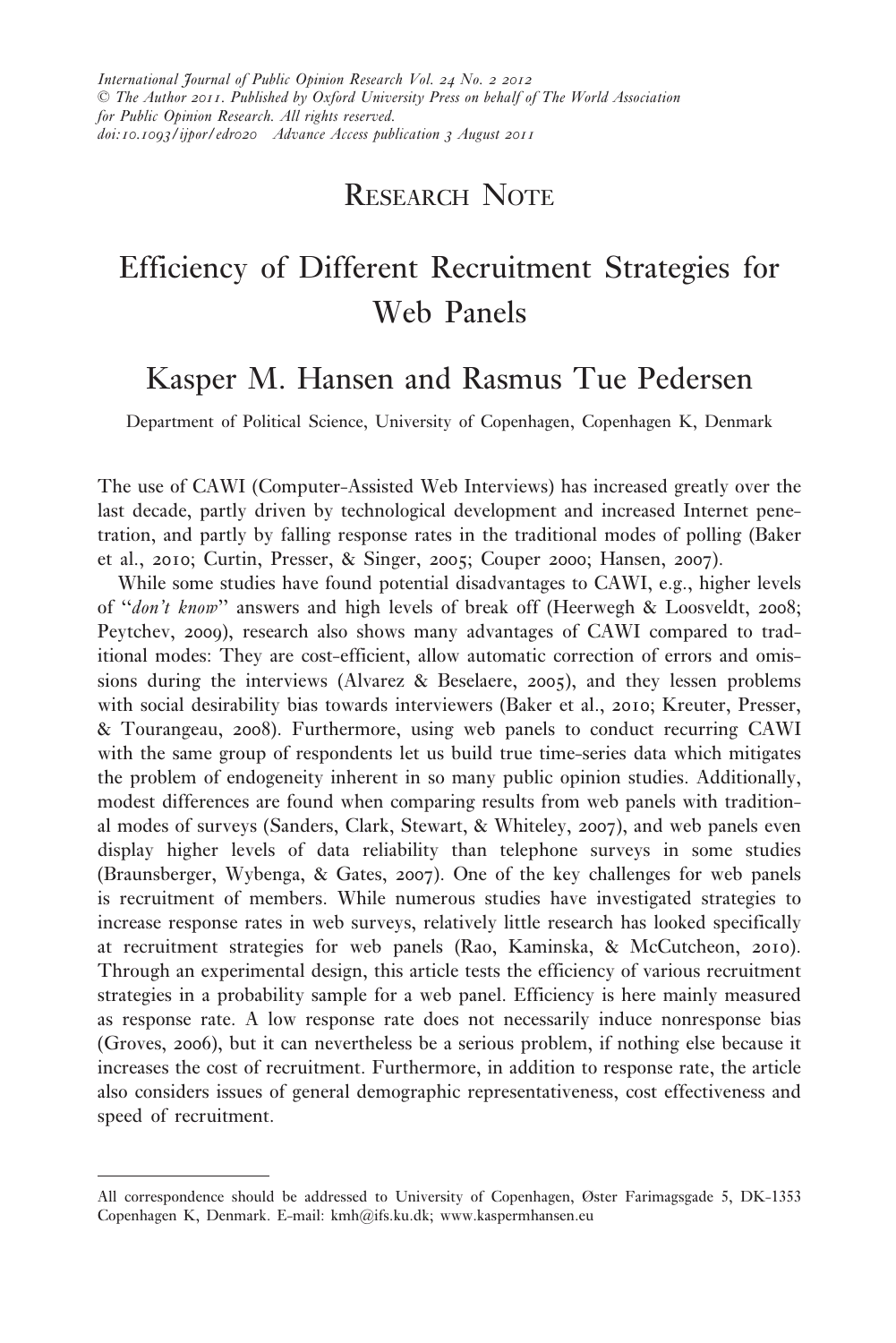#### Recruiting for Web Panels

Panel studies are, along with ordinary surveys, facing a serious challenge when it comes to recruiting people (Manfreda, Bosnjak, Berzelak, Haas, & Vehovar, 2008). Panel studies are especially difficult, as they require more commitment from the respondents than ordinary surveys. There is a vast literature on the efficiency of different recruitment strategies in surveys. However, a rather large part of this literature is based on surveys conducted by phone or print mail, and we cannot assume that the established recruitment strategies in print mail or phone surveys are also efficient when it comes to websurveys (Sanchez-Fernandez, Munoz-Leiva, Montoro-Rios, & Ibanez-Zapata, 2010), let alone web panels. Although consumer panels often use strategies known to be effective in traditional surveys—monetary incentives, advance letters and telephone follow-ups — the effectiveness of such methods in web panels is in fact supported by little, if any, empirical evidence (Rao et al., 2010). Clearly, we need more knowledge in this field, and this study investigates four different elements in the recruitment for web panels: Contact strategy, incentives, sponsorship, and the use of social proof in reminders.

# Contact Strategy

Goritz (2004b) used four different contact strategies when recruiting for a web panel: Email, fax, letters (direct postal letter sample drawn from the public telephone directory), and flyers (distributed among passersby on the street and laid out in public places). Email was by far the most successful method:  $25.5\%$  of respondents approached by email were recruited, while fax accounted for 7.7%, flyers 7.0% (estimated), and letters only 1.0%. The relatively high success rate for email also meant that it was by far the most cost-effective recruitment method. However, email addresses were drawn from an online ''white pages'' service where Internet users can leave their email address on a voluntary basis. This adds an element of self-selection to the procedure and is, of course, only a feasible course of action in countries with such a service.

In contrast, Rao et al. (2010) achieved an overall recruitment rate of 12.2% for a web panel when using postal letters, while recruitment by phone resulted in an overall recruitment rate of 9.9. When controlling for differences in the use of advance postal letters, incentives, and reminders, a multivariate analysis showed postal letters increased recruitment by 118% when compared to phone recruitment. As a result, postal mail recruitment was also much more cost-effective than phone recruitment. However, this outcome was partly a result of the fact that all respondents, regardless of whether they were recruited by phone or mail, had to return a welcome questionnaire by mail. Hence, respondents recruited by phone had to agree to join twice, first on the phone and secondly by returning the postal questionnaire. In contrast, respondents recruited by postal mail only had to return the unsolicited welcome packet in order become a panel member.

In this present study, we test the phone recruitment method and compare it with postal letter recruitment for web panels. Building on the fact that interviewers using CATI are able to engage in persuasion, we would, contrary to Rao et al. (2010),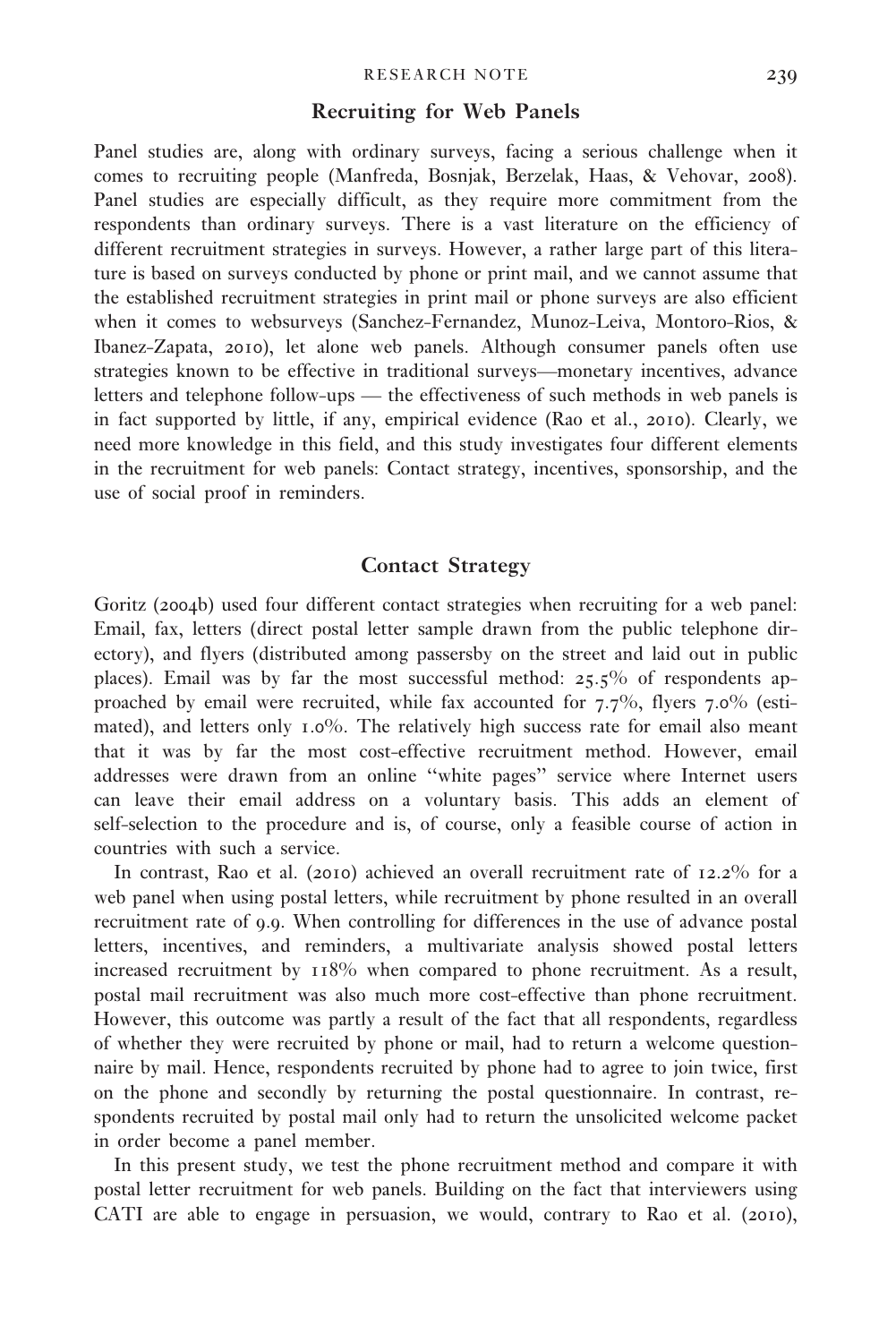expect to find that phone recruitment yields a higher recruitment rate than recruitment by postal letter.

H1 (contact phone): Recruitment by phone increases the response rate compared to recruitment by postal letter.

Using text messages (SMS) is a relatively new, but potentially very useful, way of reaching respondents in surveys (Steeh, Buskirk, & Callegaro, 2007). However, SMS yields lower response rates than email invitations when used in a panel survey, probably to a large degree because an email invitation with a link to the questionnaire provides easier access than an SMS (Bosnjak, Neubarth, Couper, Bandilla, & Kaczmirek, 2008). However, we also expect to find that recruitment contact SMS yields a lower response rate than letter or phone, simply because the message is one-way and very short, and thus less persuasive than other modes. Nevertheless, as the marginal cost of recruiting a respondent with SMS-recruitment approach zero it might still be a cost-effective method for recruitment.

H2 (contact SMS): Recruitment by SMS decreases the response rate compared to recruitment by postal letter and phone.

# Incentives

Incentives have been widely used in traditional surveys to increase response rates. Furthermore, it has previously been argued that incentives could be necessary when collecting data online in order to counteract a bias towards respondents with a free or flat-rate internet connection (Goritz, 2004a). While decreasing cost of internet connection and widespread use of flat-rate internet connections in Denmark most likely curtail any flat-rate bias, it is still reasonable to investigate whether the use of incentives increases the general response rate in web panels.

Lottery incentives boosted recruitment with flyers for web panels from 3.5 % to 10.5%, but had no significant effect with letter, fax, and email in Goritz (2004b). Other studies have shown insignificant effects of lotteries (Goritz, 2006), that effects of lotteries on recruitment do not increase with higher prices (Goritz, 2004a), and that any effects of lotteries decrease over successive waves in the panel (Goritz, 2008; Goritz & Wolff, 2007). Redeemable bonus points (loyalty points) are generally more effective than lotteries, but are at the same time also more costly and administratively cumbersome (Goritz, 2004a, 2008).

On the other hand, the use of a prepaid 2-dollar incentive increased recruitment by 39% in the study by Rao et al. (2010). Generally speaking, prepaid incentives are more effective than promised incentives, and monetary incentives are more effective than lotteries, charities, vouchers or in-kind incentives (Hansen, 2007). The effects of incentives are sometimes explained by referring to *homo economicus*—an understanding where human actions are defined in relation to a rational and self-interested behavior in order to achieve their goal (Moskowitz & Martin, 2008). However, this reasoning seems to be at odds with the fact that prepaid incentives are generally more effective than postpaid. Prepaid incentives do not offer homo economicus any incentive to participate, as they can be kept regardless of whether or not the potential respondent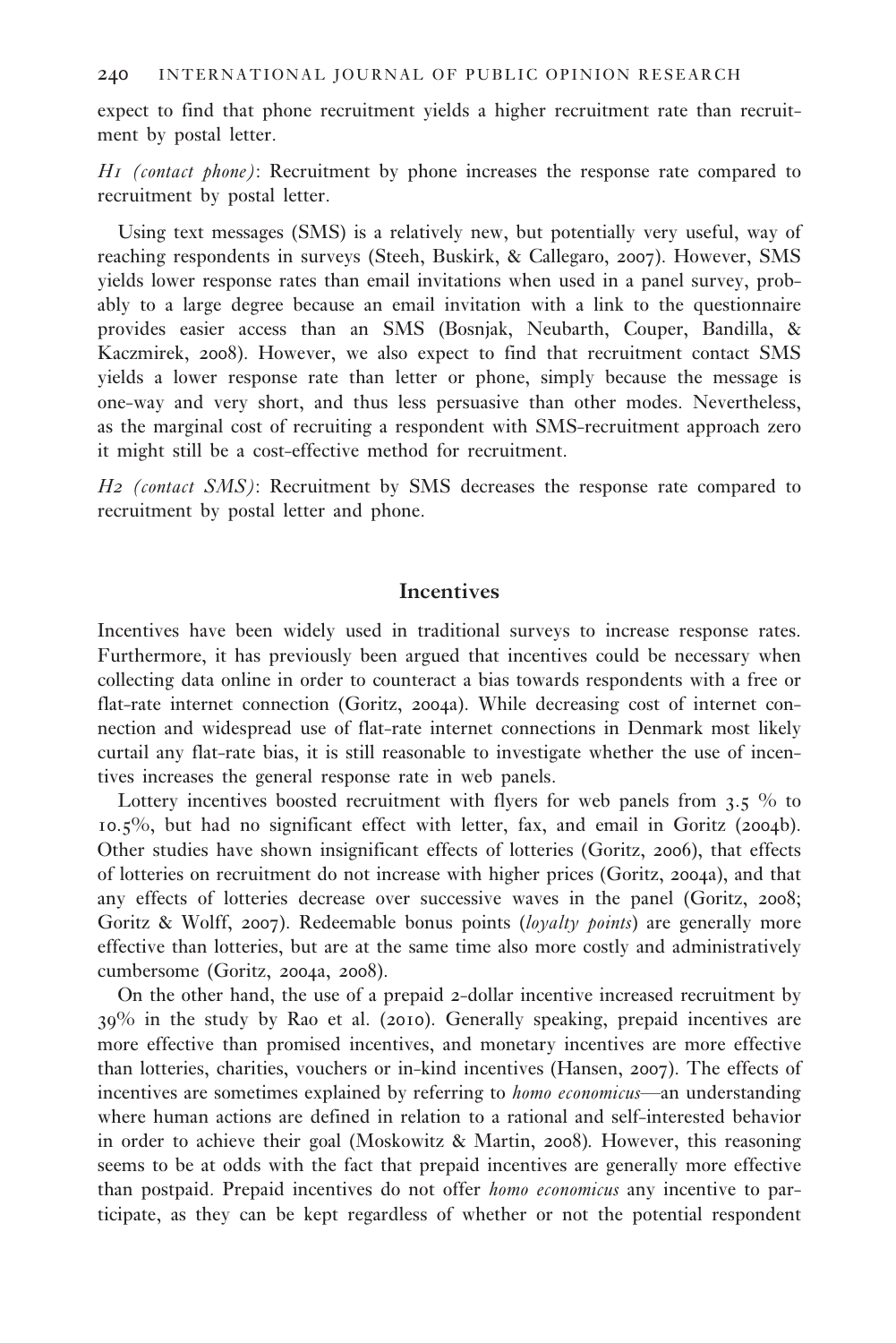participates. Instead, the use of incentives should probably rather be seen through the general norm of reciprocation (Cialdini, 2009), where respondents receiving the pre-paid incentive feel a stronger obligation to participate. Adding to this, respondents who are promised a post-paid incentive might experience some doubt as to whether or not they will actually receive it.

In this present study, we test a symbolic incentive in the form of a small piece of quality chocolate with the University logo. Chocolate bars have previously been shown to be an effective way of improving response rates (Brennan & Charbonneau, 2009), and we want to investigate whether the norm of reciprocation means that even a symbolic incentive is effective.

 $H_3$  (incentives): A prepaid symbolic incentive increases the response rate compared to no incentives

### Sponsorship

In general, surveys sponsored by academic institutions have higher response rates than those sponsored by market research companies in offline and online surveys (Fan & Yan, 2010; Fox, Crask, & Kim, 1988; Porter & Whitcomb, 2003). Whether this also holds true for recruitment to web panels has yet to be investigated. The general argument is that academic institutions signal more legitimacy and seriousness than the average market research company (Groves, Cialdini, & Couper, 1992). In this study, we compare postal letter recruitment from a market research company (Gallup) with a recruitment letter from the University.

 $H_4$  (Sponsorship): University sponsorship increases the response rate compared to a market research company

# Reminders with Social Proof

Humans are social beings and tend to follow the herd. According to the principle of social proof, individuals often determine appropriate behavior for themselves in a situation by observing the behavior of others (Cialdini, 2009; Cialdini, Wosinska, Barrett, Butner, & Gornik-Durose, 1999). Therefore, we would expect people to be more likely to participate in a survey that seems to be going well. Groves et al. (1992) did indeed argue that social proof might increase survey participation, but to the best of our knowledge, this has not been tested empirically, just as no one have tested the effects of social proof on recruitment rates in panels. We test the effectiveness of social proof with the following hypothesis:

 $H_5$  (Social proof): A reminder with a built-in social proof increases the response rate compared to a reminder which does not include one.

# Method

In order to test our five hypotheses, we conducted a recruitment experiment for a web panel. Five samples each consisting of 500 individuals were drawn from a random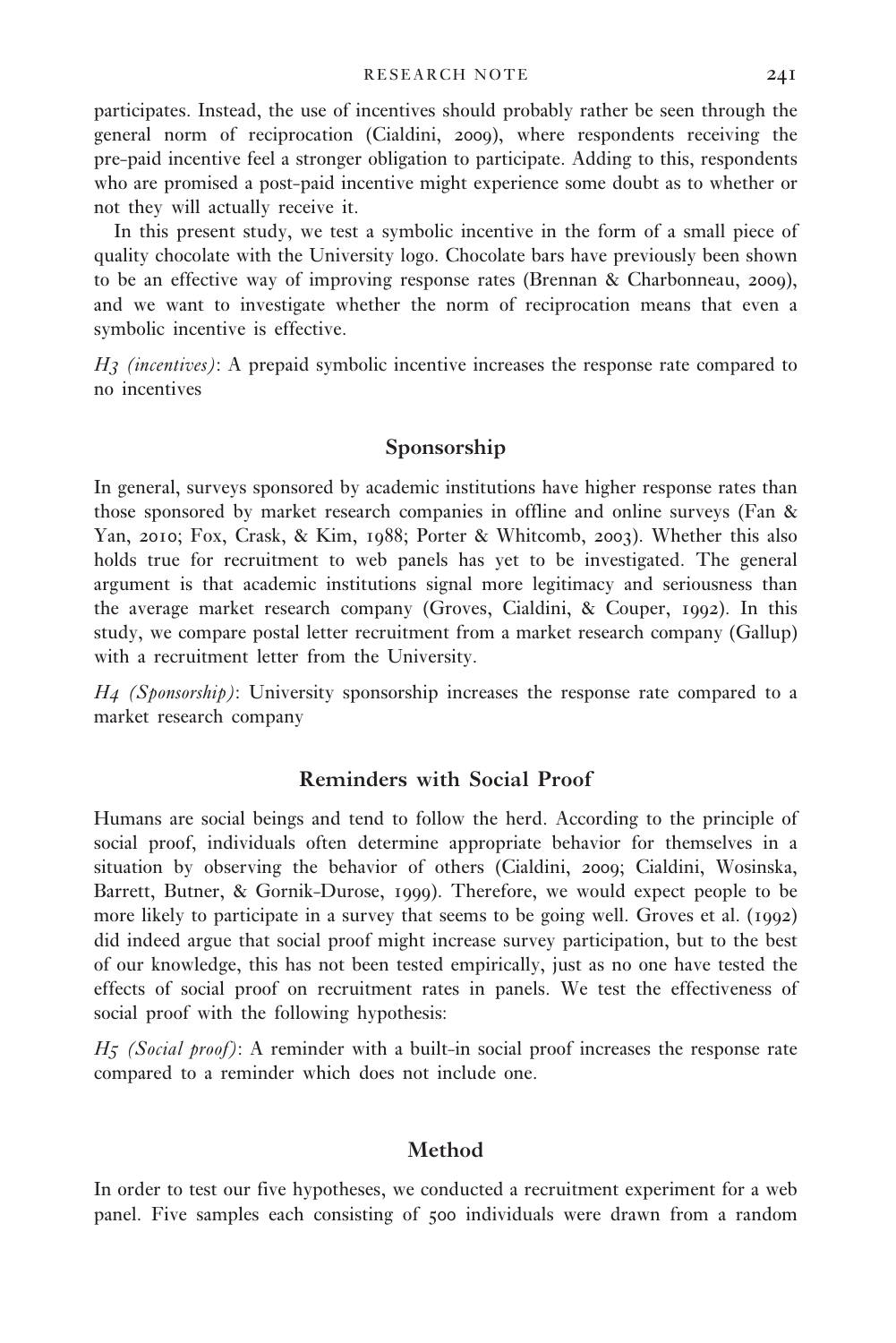sample of 50,000 individuals on the Danish Civil Registration System. The Danish Civil Registration System includes data on every person with residence in Denmark. However, 13% of the population has chosen to register as not wanting to be contacted for research purposes, an option made possible in 2000. This is especially prevailing among the 20- to 39-year olds who have often been presented with this option when moving and reporting their new address to the Civil Registration System. As the option allowing one to opt out of being contacted for research purposes is more used in some age groups of the population, a stratifying sample is needed in order to have a representative starting point for the gross sample. The five samples were pre-stratified in age groups (14 groups), gender (2 groups), and geographical region (5 groups) to resemble the Danish electorate. Furthermore, we only chose individuals old enough to vote (18 years) at the latest possible date for the next Danish parliamentary election (November 13, 2011) and not currently  $>60$  years. Sample 1 also required that the individuals had a listed cell phone number, while Sample 2 required that the individual had a listed landline or cell phone. Naturally, the requirement for phone numbers had a substantial impact on the size of the original sample, as shown in Table 1.

# Design of Recruitment Experiment: Description of Treatment and Sample

Five different recruitment techniques were employed in the experiment:

- 1. Invitation by short messaging service (SMS) and a SMS as a reminder to individuals with incomplete answers (i.e., individuals who started the survey but did not finish it). Embedded link in both messages. (Gallup).
- 2. Invitation by phone and reminder by emails (embedded link) to individuals with incomplete answers (Gallup).
- 3. Invitation by letter and reminder by phone to everyone not completing or declining the original invitation (Gallup).
- 4. Invitation by letter and reminder by letter to all respondents not completing or declining the original invitation (University of Copenhagen).
- 5. Invitation by letter, including a small piece of quality chocolate and reminder by letter to all respondents not completing or declining the original invitation (University of Copenhagen).

Some differences in phrasing of phone script and letters are unavoidable. For example, letters included the name and address of the recipient at the top. This might be considered a form of personalized salutation, which has been shown to increase response rates (Heerwegh, 2005).<sup>1</sup> Members of the five samples all had to answer an identical questionnaire online before being considered as fully recruited for the web panel. Hence, survey length and question wording were held constant. The questionnaire contained 24 questions focusing on political attitudes, media consumption and demographic characteristics. Potential panelists were told that completion time for the

<sup>&</sup>lt;sup>1</sup>Copies of letters and scripts are available from the authors upon request.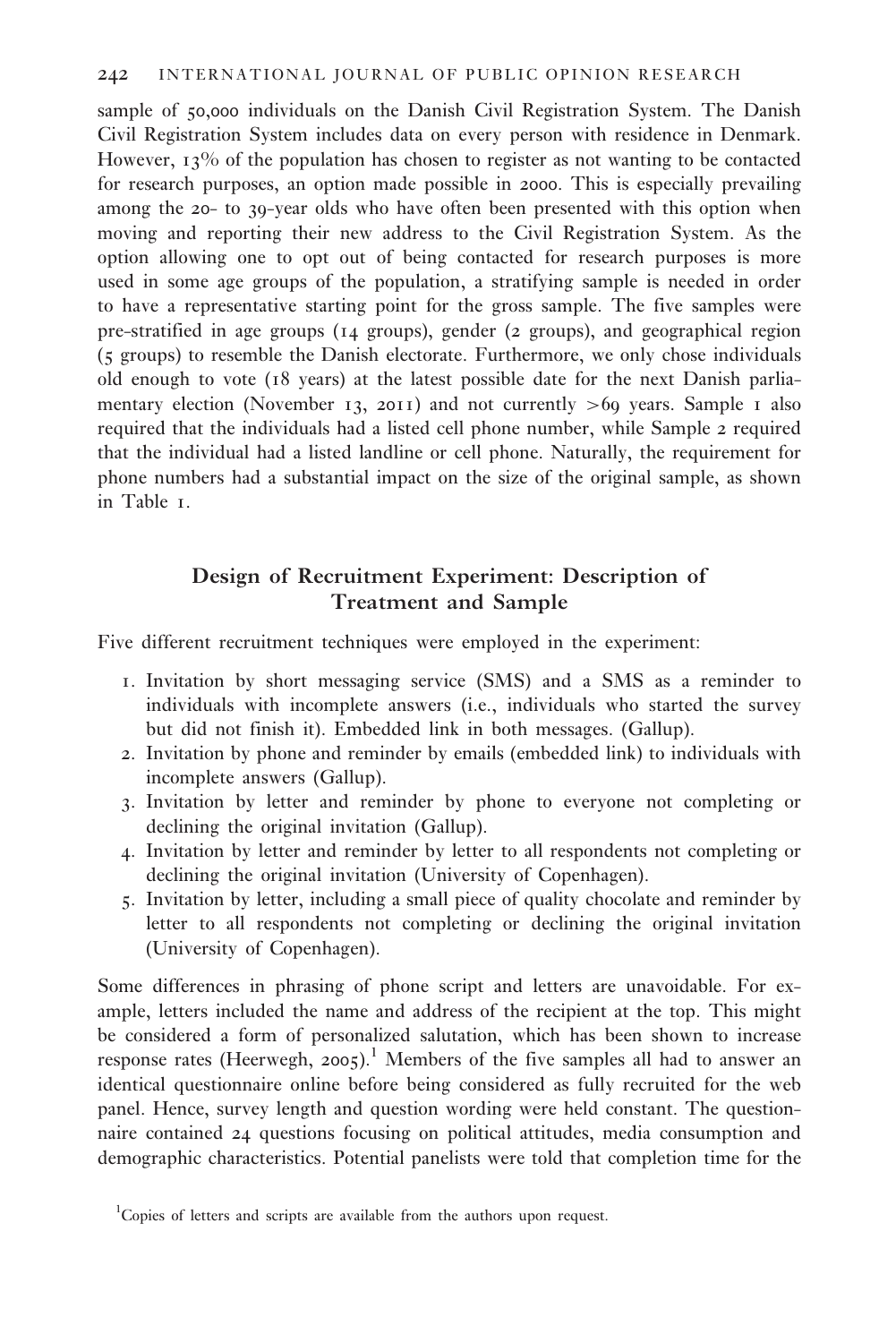| First contact/Reminder                                                                                                                                                                                                                                                                                                                                                                                                                                                                                                                                                                                                                             | Gallup SMS,<br>Gallup SMS<br>Sample I | Gallup phone/<br>Gallup E-mail<br>Sample 2 | Gallup phone<br>Gallup letter,<br>Sample 3 | University letter.<br>University letter<br>Sample 4 | with Chocolates/<br>University letter<br>University letter<br>Sample 5 |
|----------------------------------------------------------------------------------------------------------------------------------------------------------------------------------------------------------------------------------------------------------------------------------------------------------------------------------------------------------------------------------------------------------------------------------------------------------------------------------------------------------------------------------------------------------------------------------------------------------------------------------------------------|---------------------------------------|--------------------------------------------|--------------------------------------------|-----------------------------------------------------|------------------------------------------------------------------------|
| phone<br>Sample with landline or cell<br>Sample with cell phones<br>Simple random sample<br>Gross sample                                                                                                                                                                                                                                                                                                                                                                                                                                                                                                                                           | 500<br>17,393                         | 500<br>40,998                              | 500<br>$\dots$ 50,000.                     | 500                                                 | 500                                                                    |
| Removed due to technical problems with web-link<br>Letter returned due to problems with address<br>Net sample                                                                                                                                                                                                                                                                                                                                                                                                                                                                                                                                      | $\frac{8}{4}$                         | m<br>495                                   | $\overline{10}$<br>485                     | $\sqrt{34}$<br>$E_3$                                | 19<br>$^{9}$<br>47 <sup>2</sup>                                        |
| Refusal due to no e-mail<br>No response to e-mail<br>Refusal on phone<br>Noncontacts                                                                                                                                                                                                                                                                                                                                                                                                                                                                                                                                                               |                                       | IOO<br>98<br>149                           |                                            |                                                     |                                                                        |
| Fully completed survey before reminder<br>Response rate before reminders (%)                                                                                                                                                                                                                                                                                                                                                                                                                                                                                                                                                                       | $7.8\,$<br>39                         | 77.6                                       | 9.1                                        | 12.6<br>$\overline{61}$                             | 12.5<br>59                                                             |
| survey<br>Final no. of fully completed<br>Final response rate $(%)$<br>Reminders distributed                                                                                                                                                                                                                                                                                                                                                                                                                                                                                                                                                       | $^{40}_{8.0}$                         | $18.0$<br>$29^{3}$<br>89                   | $76$<br>$15.7$<br>$441$                    | 18.8<br>$\overline{0}$<br>405                       | 20.8<br>393<br>98                                                      |
| Final no. of incomplete interviews<br>Final no. of explicit refusal online<br>Online refusal rate <sup>b</sup> (%)                                                                                                                                                                                                                                                                                                                                                                                                                                                                                                                                 | 3.8<br>$\overline{10}$<br>19          | 4.4<br>$\overline{22}$<br>$\overline{a}$   | $\frac{78}{16.1}$<br>$\overline{a}$        | 21.3<br>$\overline{a}$<br>103                       | 97 <sub>20.6</sub><br>$\circ$                                          |
| Marginal cost of recruited members (euro) <sup>c</sup>                                                                                                                                                                                                                                                                                                                                                                                                                                                                                                                                                                                             | 0.82                                  | 10.71                                      | 19.54                                      | 10.69                                               | 11.56                                                                  |
| become members of the panel. <sup>o</sup> The cost includes materials (letters, envelopes, postage, incentives), cost of phone service, and labor cost. It does not include the approximate<br>Note: <sup>4</sup> Only distributed to incomplete surveys from the initial contact. <sup>b</sup> Online refusal rate covers respondent who logged on only to answer, that they did not want to<br>the questionnaire, scripting the questionnaire for online access ( $\epsilon$ 6,000) or fee for the sample to Givil Registration System ( $\epsilon$ 1,000).<br>The response rates correspond to AAPOR RR1.<br>cost of administration, developing |                                       |                                            |                                            |                                                     |                                                                        |

Number of Response in the Recruitment Experiment Number of Response in the Recruitment Experiment Table 1.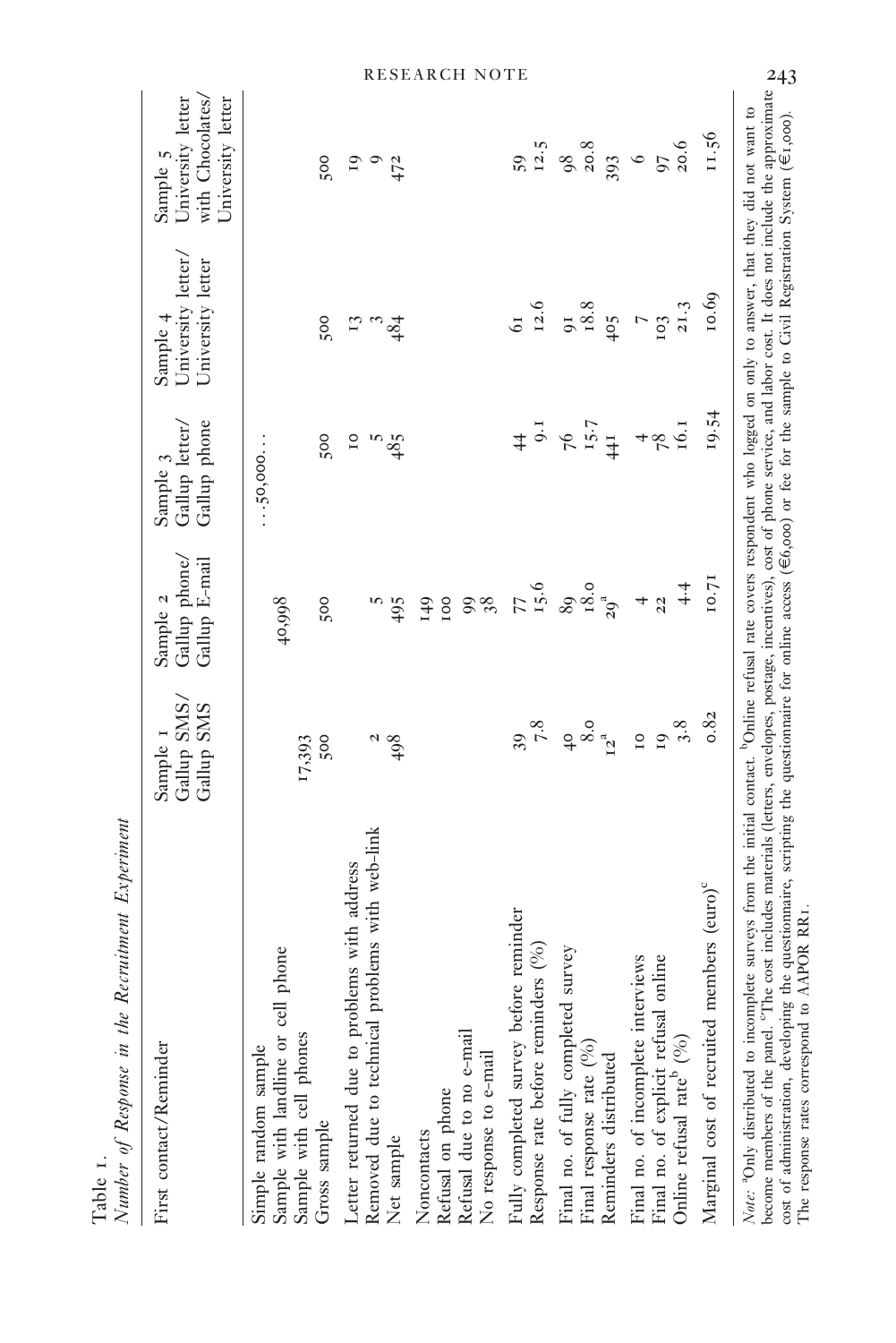survey was approximately 10 minutes and that they would receive five–eight invitations for surveys per year and five surveys during the next national election campaign, should they choose to participate. Median completion time turned out to be 11 minutes, 23 seconds.

In order to test the hypothesis regarding the effect of social proof, we randomly divided the individuals receiving reminders in Samples 4 and 5 into two groups, each receiving a slightly different phrasing in the reminder. Hence, this manipulation was orthogonal to the chocolate/no-chocolate manipulation. The standard reminder read:

Two weeks ago, you received a letter [...] We would like to have your opinion on politics. Hence, this friendly reminder.

The reminder with a built-in social proof read:

Two weeks ago, you received a letter [...] We have already received a great number of registrations, but we would also like to have your opinion on politics. Hence, this friendly reminder. (Emphasis added)

Comparing the effect of these two types of phrasing allows us to test the social proof hypothesis.

# Results

Table 1 shows the recruitment process across the five experimental samples. Across these we obtained a final response rate from 8.0% to 20.8%, which is a generally slightly higher response rate than the studies cited above.

We hypothesized that recruitment by phone increases the response rate compared to recruitment by postal letter. In Table 1, the test for this is to compare the response rate before the reminder for the Gallup phone recruitment  $(15.6\%)$  with the Gallup recruitment postal letter  $(9.1\%)$ . Our expectation turned out to be right, as the response rate is 6.5 percentage points (one-tailed t-test  $p = .001$ , t-value = 3.10,  $df = 978$ ) higher for the phone recruitment than the postal letter. We also hypothesized that recruitment through Gallup SMS would be lower than recruitment by Gallup postal or phone methods. Table 1 shows that the response rate before the reminder is 7.8% for SMS, whereas the response rate is 15.6% for Gallup phone and 9.1% for Gallup postal letter. However, only the Gallup phone has a statistically significant higher response rate compared to the SMS (one-tailed *t*-test  $p < .001$ ,  $t$ -value = 3.81, df = 991 and  $p = .7576$ ,  $t$ -value = .70, df = 981).

We hypothesized that the prepaid symbolic incentive would have a positive effect. However, there is no significant difference (one tailed t-test  $p = .5192$ , t-value = 0.05,  $df = 954$ ) between the two postal university letters (Samples 4 and 5). Therefore, we must reject our hypothesis that a prepaid symbolic incentive has an effect.

When it comes to sponsorship, we compared the Gallup postal letter with the University postal letter before the reminder. The University postal letter had a 3.5 percentage point higher response rate (12.6%) than the Gallup postal letter  $(9.1\%)$ (one tailed t-test  $p = .039$ , t-value = 1.77, df = 967). The results thereby confirm our expectation that sponsorship significantly affects the response rate. What is also interesting is the fact that the University postal letter also has a significantly higher online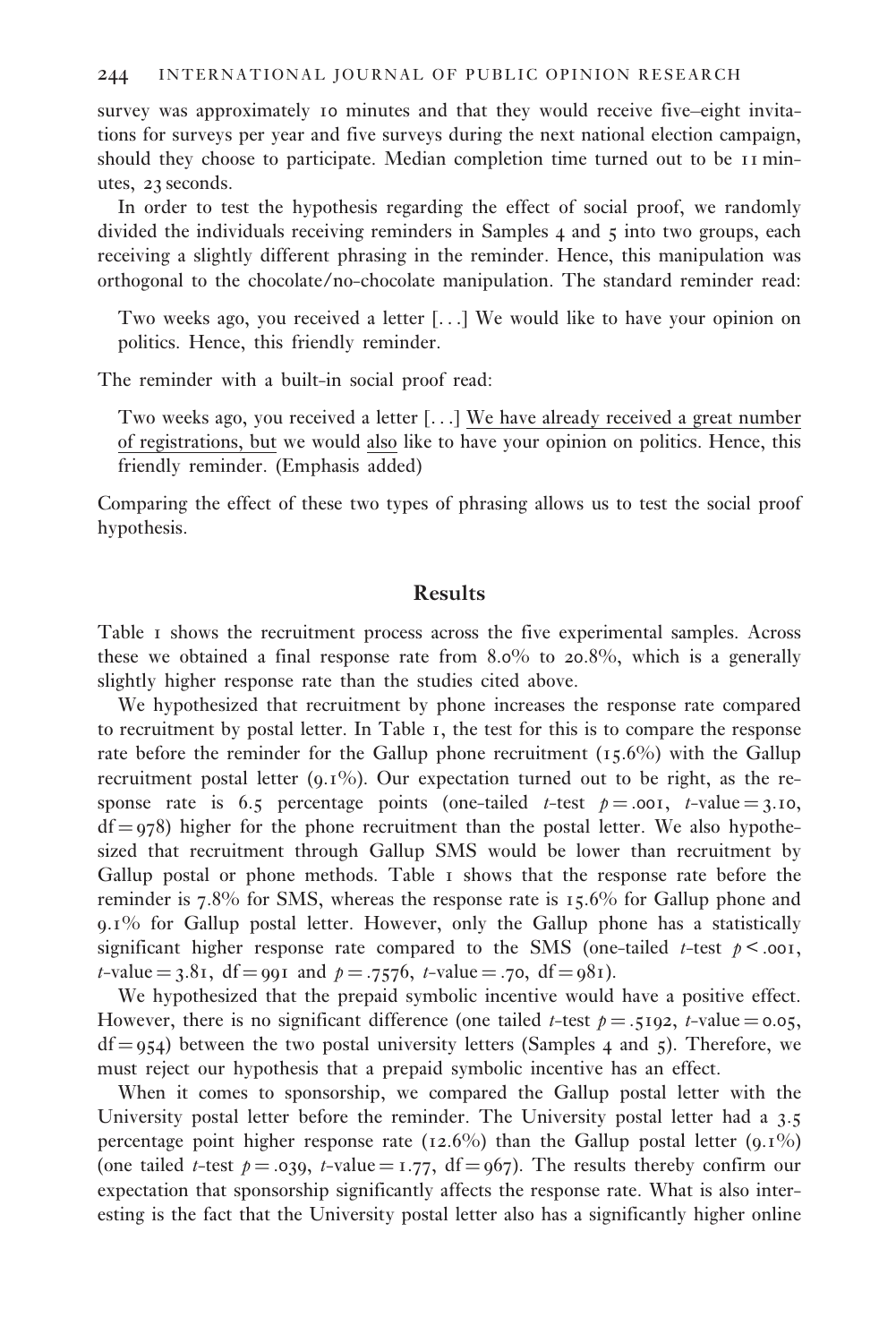refusal rate (21.1%) than the Gallup postal letter (16.1%) (one tailed t-test  $p = .0190$ , t-value  $=$  2.08, df  $=$  967), indicating that the University letter makes more respondents actively take a stand on whether to participate or not.

The final hypothesis focused on the effect of providing respondents with a reminder containing a social proof. The social proof treatment was randomly divided across the 798 respondents who received a reminder from the University. 403 respondents received the standard reminder and 395 received the social proof reminder. A total of 6.9% of the respondents receiving the standard reminder completed the survey, compared to 10.6% of the respondents who received the social proof reminder. Hence, the social proof increased the response rate by 3.7 percentage points (one-tailed *t*-test  $p = .0330$ , *t*-value = 1.81, df = 796) compared to the reminder without the social proof. The effect of social proof did not differ significantly between the sample which initially received chocolate (effect 3.9 percentage points) and the sample not receiving chocolate (effect 3.5 percentage points).

Finally, when it comes to the marginal cost of recruiting a member for the web panel (last row in Table 1) SMS recruitment is far cheaper than any of the other strategies, whereas phone recruitment is more than twice as expensive. The calculation of marginal cost is based on levels of labor cost, postage etc. in Denmark. Hence, these marginal cost might differ substantially between countries, but we would expect the cost-efficiency of SMS recruitment to hold in the majority of comparable countries.

Examining the completed samples across the five experiments we find no significant difference in political attitudes, political interest, gender and education. However, the individuals recruited by SMS deviate significantly from the other samples when it come to age, as shown in Table 2 below.

The SMS recruitment strategy has  $35.0\%$  ( $n = 40$ ) in the age group 17- to 29-years old, whereas the others only have  $12.7\%$  ( $n = 354$ ). The 22.3 percentages points difference (one tailed t-test  $p < .001$ , t-value 3.80, df = 392) suggest that SMS may be an effective tool in recruiting the younger group of respondents, a group which is usually very difficult to recruit. This result is in line with Balabanis, Mitchell, and Heinonen-Mavrovouniotis (2007), who also found that SMS tend to attract younger respondents. Another fruitful option might be to combine SMS recruitment with some of the other options in order to increase the number of young people participating in the sample.

Another interesting observation from the SMS recruitment is that 32 of the eventual 40 respondents had completed the survey within 24 hours. Hence, SMS recruitment may result in lower response rates but is nevertheless a very fast recruitment method.

#### Conclusion and Discussion

Web panels offer a number of advantages and possibilities in studies of public opinion. Recruiting members for such web panels can, however, be a difficult task, and there is a need for more knowledge about the efficiency of different recruitment strategies. The recruitment experiment for our web panel shows that telephone recruitment yields higher recruitment rates than both postal letter and SMS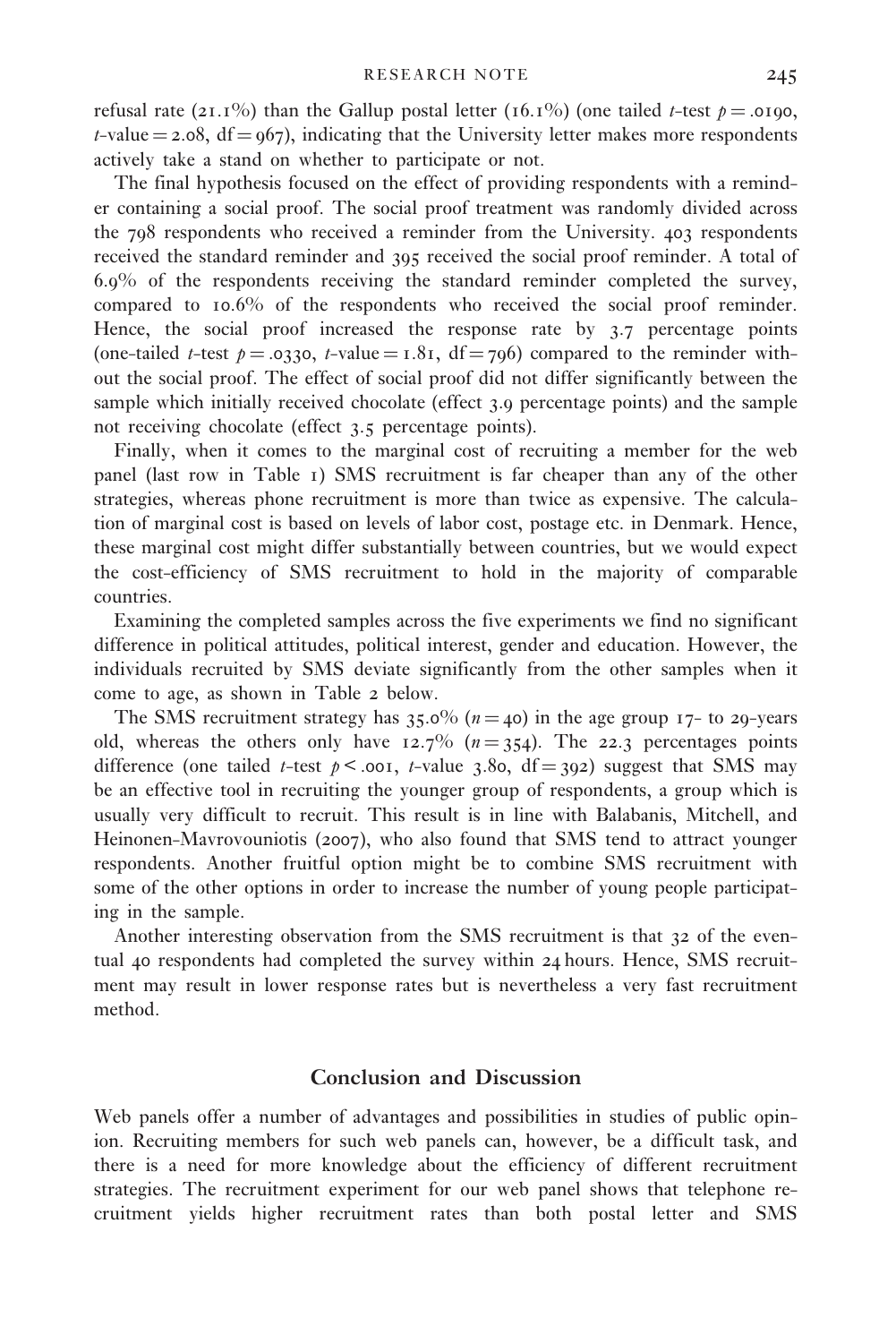|                                                                                                                                                                                                 | Mean age                    | Gender, share                                          | Political                                | Political                                    | Percentage         |
|-------------------------------------------------------------------------------------------------------------------------------------------------------------------------------------------------|-----------------------------|--------------------------------------------------------|------------------------------------------|----------------------------------------------|--------------------|
|                                                                                                                                                                                                 |                             | of women                                               | attitude,                                | interest                                     | of final           |
|                                                                                                                                                                                                 |                             |                                                        | left/right                               | $(95\% \text{ Cl})$                          | recruitment        |
|                                                                                                                                                                                                 |                             |                                                        | self placement                           | $(0 - 10)$                                   | after 1 day/       |
|                                                                                                                                                                                                 |                             |                                                        | $(0 - 10)$                               |                                              | $2 \text{ days}$   |
|                                                                                                                                                                                                 |                             |                                                        |                                          |                                              | 3 days in<br>field |
| Net sample                                                                                                                                                                                      |                             |                                                        |                                          |                                              |                    |
| - Gallup SMS<br>Sample 1                                                                                                                                                                        | 43.6 $(42.3 - 44.9 / 498)$  | $49.8 (45.4 - 54.2 / 498)$                             | n.a.                                     | n.a.                                         | n.a.               |
| Sample 2 - Gallup phone                                                                                                                                                                         | $43.4 (42.1 - 44.7 / 495)$  | $49.9 (45.5 - 54.3 / 495)$                             | n.a.                                     | n.a.                                         | n.a.               |
| Sample 3 - Gallup letter<br>Sample 4 - University letter                                                                                                                                        | 43.6 $(42.3 - 45.0 / 485)$  | 49.1 $(44.6 - 53.5 / 485)$                             | n.a.                                     | n.a.                                         | n.a.               |
|                                                                                                                                                                                                 | 44.1 $(42.7 - 45.4 / 484)$  | 50.6 $(46.2 - 55.1 / 484)$                             | n.a.                                     | n.a.                                         | n.a.               |
| Sample $5$ – University letter with chocolates $43.7$ $(42.3-45.0/472)$ $49.2$ $(44.6-53.7/472)$ n.a.<br>All respondents who had completed the entire recruitment questionnaire before reminder |                             |                                                        |                                          | n.a.                                         | n.a.               |
|                                                                                                                                                                                                 |                             |                                                        |                                          |                                              |                    |
| Sample $1 -$ Gallup SMS<br>Sample $2 -$ Gallup phone<br>Sample $3 -$ Gallup letter<br>Sample $4 -$ University letter                                                                            | $40.4(35.3 - 45.4/39)$      | $61.5(46.1 - 77.0/39)$                                 |                                          |                                              | n.a.               |
|                                                                                                                                                                                                 | 49.2 $(46.3 - 52.177)$      |                                                        | 4.3 $(3.5-5.2/39)$<br>4.8 $(4.2-5.4/77)$ | 6.1 $(5.5-6.7/39)$<br>6.8 $(6.3-7.3/77)$     | n.a.               |
|                                                                                                                                                                                                 | $51.4 (47.6 - 55.2/44)$     | 49.4 $(38.1 - 60.6 / 77)$<br>45.5 $(30.6 - 60.3 / 44)$ | $4.5(3.7-5.3/43)$                        | 7.3 $(6.7 - 8.0/44)$<br>7.0 $(6.4 - 7.5/61)$ | n.a.               |
|                                                                                                                                                                                                 | $48.0(44.4 - 51.5/61)$      | 54.1 $(41.5 - 66.7/61)$                                | $4.8(4.3 - 5.4/61)$                      |                                              | n.a.               |
| Sample 5 - University letter with chocolates                                                                                                                                                    | $46.8$ $(43.2 - 50.4 / 59)$ | $50.8$ $(38.0 - 63.7 / 59)$                            | $4.6$ $(3.9 - 5.2 / 57)$                 | $6.9(6.4 - 7.4 / 59)$                        | n.a.               |
| All respondents who had completed the entire recruitment questionnaire before or                                                                                                                |                             |                                                        | after the reminder                       |                                              |                    |
| Sample 1 - Gallup SMS                                                                                                                                                                           | $40.7 (35.7 - 45.7 / 40)$   | $62.5(47.3 - 77.7/40)$                                 | 4.3 $(3.4 - 5.1 / 40)$                   | $6.0 (5.4 - 6.6 / 40)$                       | 8o/83/88           |
| Sample $2 -$ Gallup phone                                                                                                                                                                       | $47.9(45.2 - 50.6/8)$       | 51.7 $(41.2 - 62.1/8)$                                 | $4.7(4.2 - 5.3/88)$                      | $6.7 (6.2 - 7.1/8)$                          | 15/31/38           |
| Gallup letter<br>Sample 3                                                                                                                                                                       | 49.3 $(46.3 - 52.3 / 76)$   | $46.1 (34.8 - 57.37)$                                  | $(4.3 - 5.4/74)$<br>$-4.8$               | $6.6$ $(6.1 - 7.2 / 76)$                     | 13/17/23           |
| ter<br>University lett<br>Sample                                                                                                                                                                | $46.2 (43.2 - 49.1/91)$     | $49.5(39.1 - 59.8/91)$                                 | $4.6(4.1 - 5.1/91)$                      | $6.7(6.3-7.1/91)$                            | 13/21/25           |
| ter with chocolates<br>University lett<br>Sample                                                                                                                                                | $46.1 (43.2 - 49.0 / 98)$   | $46.9$ $(37.0 - 56.9 / 98)$                            | $4.3(3.8 - 4.8/95)$                      | $6.7(6.3-7.1/98)$                            | 13/26/33           |
| Note: The entries for the net sample are from the Civil Registration System where the samples were drawn.                                                                                       |                             |                                                        |                                          |                                              |                    |

246 INTERNATIONAL JOURNAL OF PUBLIC OPINION RESEARCH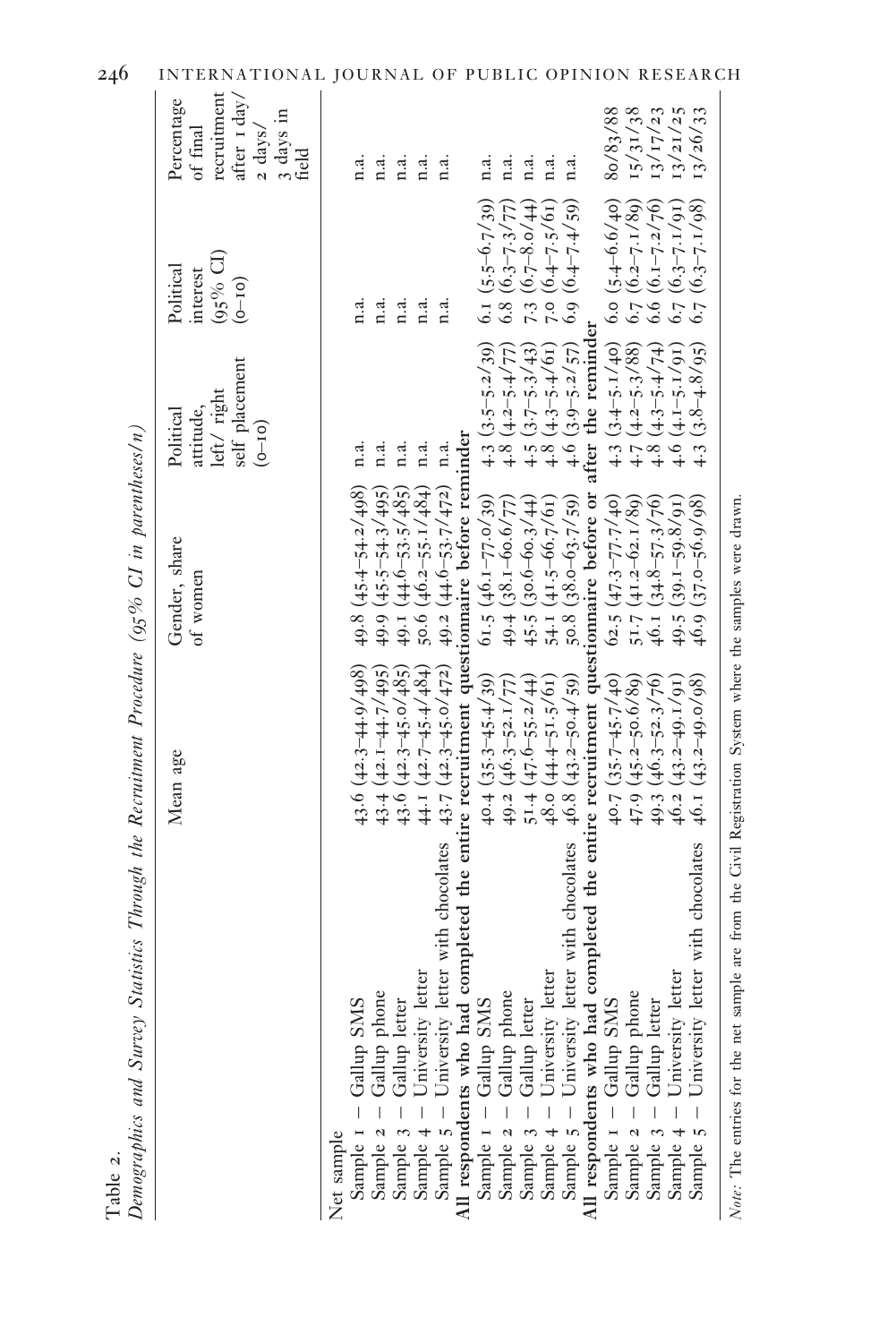recruitment. Contrary to our expectations, a prepaid symbolic gift did not significantly improve the recruitment rate. This could be due to the fact that we used a very small (perhaps too small) prepaid gift. Using a social proof in our written reminders (i.e., telling potential panelists that a great number had chosen to participate) turned out to have a significant effect. Although the use of such a social proof may be considered ethically questionable as it is quite subjective as to how many recruited members account for a "great number" (Bednall, Adam, & Plocinski, et al., 2010), it is nevertheless an effective strategy for improving recruitment without charge. Future studies should investigate whether social proof is also effective in other contact modes, e.g., phone. The marginal cost suggests that if you have a very large initial sample to recruit from, SMS will be a cost-effective strategy, although it does have a low response rate and does bias towards young respondents.

### References

- AAPOR. (2011). Standard definitions: Final dispositions of case codes and outcome rates for surveys. 7th ed. Deerfield, IL: The American Association for Public Opinion Research.
- Alvarez, R M., & Beselaere, C. V. (2005). Web-based survey. In K. Kempf-Leonard (Ed.), Encyclopedia of social measurement (pp. 955–961). Amsterdam: Elsevier.
- Baker, R., Blumberg, S. J., Brick, J. M., Couper, M. P., Courtright, M., Dennis, J. M., et al. (2010). Research synthesis: AAPOR report on online panels. Public Opinion Quarterly, 74, 711–781.
- Balabanis, G., Mitchell, V. W., & Heinonen-Mavrovouniotis, S. (2007). SMS-based surveys: Strategies to improve participation. International Journal of Advertising, 26, 369–385.
- Bednall, D. H. B., Adam, S., & Plocinski, K. (2010). Ethics in practice: Using compliance techniques to boost telephone response rates. International Journal of Market Research,  $52(2)$ ,  $155-168$ .
- Bosnjak, M., Neubarth, W., Couper, M. P., Bandilla, W., & Kaczmirek, L. (2008). Prenotification in web-based access panel surveys: The influence of mobile text messaging versus e-mail on response rates and sample composition. Social Science Computer Review, 26(2), 213–223.
- Braunsberger, K., Wybenga, H., & Gates, R. (2007). A comparison of reliability between telephone and web-based surveys. Journal of Business Research, 60, 758–764.
- Brennan, M., & Charbonneau, J. (2009). Improving mail survey response rate using chocolate and replacement questionnaires. Public Opinion Quarterly, 73, 368–378.
- Cialdini, R. B. (2009). Influence Science and practice. Boston: Pearson.
- Cialdini, R. B., Wosinska, W., Barrett, D. W., Butner, J, & Gornik-Durose, M. (1999). Compliance with a request in two cultures: The differential influence of social proof and commitment/consistency on collectivists and individualists. Personality and Social Psychology Bulletin, 25, 1242–1253.
- Couper, M. P. (2000). Web surveys: A review of issues and approaches. Public Opinion Quarterly, 64, 464–494.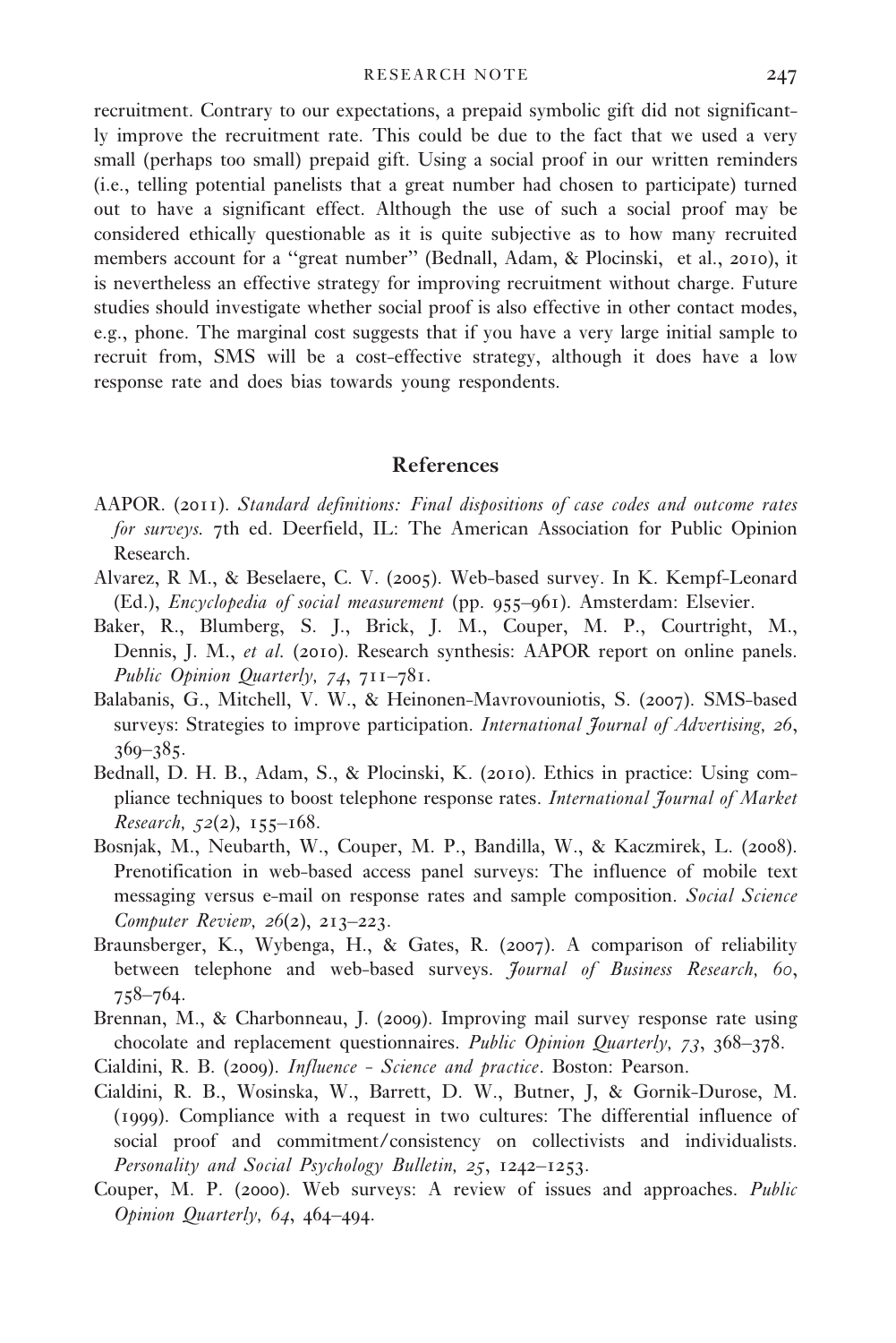#### 248 INTERNATIONAL JOURNAL OF PUBLIC OPINION RESEARCH

- Curtin, R., Presser, S., & Singer, E. (2005). Changes in telephone survey nonresponse over the past quarter century. Public Opinion Quarterly, 69, 87–98.
- Fan, W., & Yan, Z. (2010). Factors affecting response rates of the web survey: A systematic review. Computers in Human Behavior, 26, 132-139.
- Fox, R. J., Crask, M. R., & Kim, J. (1988). Mail survey response rate: A metaanalysis of selected techniques for inducing response. Public Opinion Quarterly, 52, 467–491.
- Goritz, A. S. (2004a). The impact of material incentives on response quantity, response quality, sample composition, survey outcome, and cost in online access panels. International Journal of Market Research, 46, 327–345.
- Goritz, A. S. (2004b). Recruitment for online access panels. International Journal of Market Research, 46, 411–425.
- Goritz, A. S. (2006). Cash lotteries as incentives in online panels. Social Science Computer Review, 24, 445–459.
- Goritz, A. S. (2008). The long-term effect of material incentives on participation in online panels. Field Methods,  $20(3)$ ,  $211-225$ .
- Goritz, A. S., & Wolff, H. G. (2007). Lotteries as incentives in longitudinal web studies. Social Science Computer Review, 25, 99-110.
- Groves, R. M., Cialdini, R. B., & Couper, M. P. (1992). Understanding the decision to participate in a survey. Public Opinion Quarterly, 56, 475–495.
- Groves, R. M. (2006). Nonresponse rates and nonresponse bias in household surveys. Public Opinion Quarterly, 70, 646–675.
- Hansen, K. M. (2007). The effects of incentives, interview length, and interviewer characteristics on response rates in a CATI-study. International Journal of Public Opinion Research, 19(1), 112–121.
- Heerwegh, D. (2005). Effects of personal salutations in e-mail invitations to participate in a web survey. *Public Opinion Quarterly*, 69, 588–598.
- Heerwegh, D., & Loosveldt, G. (2008). Face-to-face versus web surveying in a high-internet-coverage population: Differences in response quality. Public Opinion  $Quarterly, 72, 836 - 846.$
- Kreuter, F., Presser, S., & Tourangeau, R. (2008). Social desirability bias in CATI, IVR, and web surveys. Public Opinion Quarterly, 72, 847–865.
- Manfreda, K. L., Bosnjak, M., Berzelak, J., Haas, I., & Vehovar, V. (2008). Web surveys versus other survey modes - A meta-analysis comparing response rates. International Journal of Market Research, 50, 79–104.
- Moskowitz, H. R., & Martin, B. (2008). Optimising the language of email survey invitations. International Journal of Market Research, 50, 491–510.
- Peytchev, A. (2009). Survey breakoff. Public Opinion Quarterly, 73, 74–97.
- Porter, S. R., & Whitcomb, M. E. (2003). The impact of contact type on web survey response rates. Public Opinion Quarterly, 67, 579–588.
- Rao, K., Kaminska, O., & McCutcheon, A. L. (2010). Recruiting probability samples for a multi-mode research panel with internet and mail components. Public Opinion Quarterly, 74, 68–84.
- Sanchez-Fernandez, J., Munoz-Leiva, F., Montoro-Rios, F. J., & Ibanez-Zapata, J. A. (2010). An analysis of the effect of pre-incentives and post-incentives based on draws on response to web surveys. Quality  $\mathfrak{S}$  Quantity, 44, 357–373.